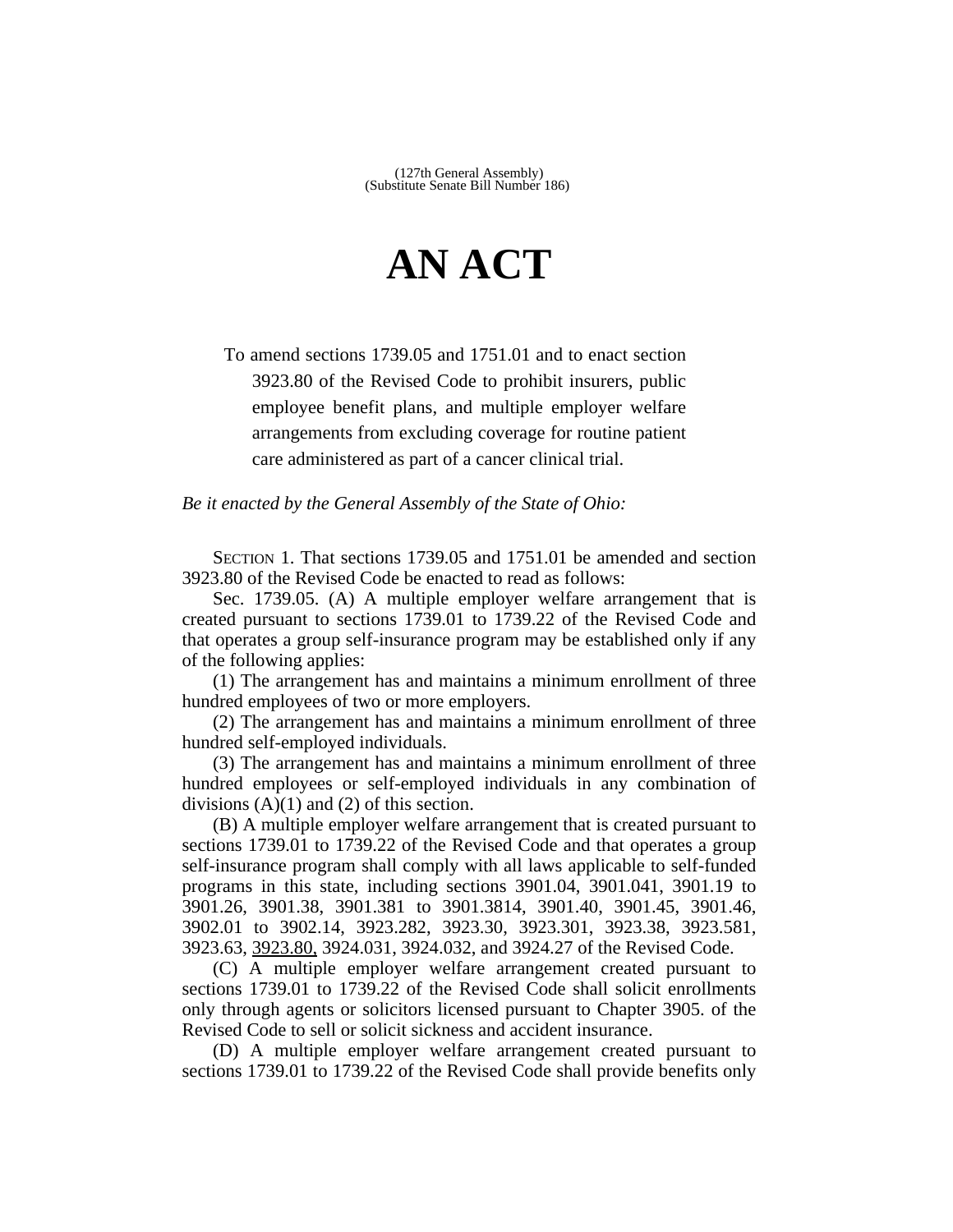to individuals who are members, employees of members, or the dependents of members or employees, or are eligible for continuation of coverage under section 1751.53 or 3923.38 of the Revised Code or under Title X of the "Consolidated Omnibus Budget Reconciliation Act of 1985," 100 Stat. 227, 29 U.S.C.A. 1161, as amended.

Sec. 1751.01. As used in this chapter:

 $(A)(1)$  "Basic health care services" means the following services when medically necessary:

(a) Physician's services, except when such services are supplemental under division (B) of this section;

(b) Inpatient hospital services;

(c) Outpatient medical services;

(d) Emergency health services;

(e) Urgent care services;

(f) Diagnostic laboratory services and diagnostic and therapeutic radiologic services;

(g) Diagnostic and treatment services, other than prescription drug services, for biologically based mental illnesses;

(h) Preventive health care services, including, but not limited to, voluntary family planning services, infertility services, periodic physical examinations, prenatal obstetrical care, and well-child care;

(i) Routine patient care for patients enrolled in an eligible cancer clinical trial pursuant to section 3923.80 of the Revised Code.

"Basic health care services" does not include experimental procedures.

Except as provided by divisions  $(A)(2)$  and  $(3)$  of this section in connection with the offering of coverage for diagnostic and treatment services for biologically based mental illnesses, a health insuring corporation shall not offer coverage for a health care service, defined as a basic health care service by this division, unless it offers coverage for all listed basic health care services. However, this requirement does not apply to the coverage of beneficiaries enrolled in Title XVIII of the "Social Security Act," 49 Stat. 620 (1935), 42 U.S.C.A. 301, as amended, pursuant to a medicare contract, or to the coverage of beneficiaries enrolled in the federal employee health benefits program pursuant to 5 U.S.C.A. 8905, or to the coverage of beneficiaries enrolled in Title XIX of the "Social Security Act," 49 Stat. 620 (1935), 42 U.S.C.A. 301, as amended, known as the medical assistance program or medicaid, provided by the department of job and family services under Chapter 5111. of the Revised Code, or to the coverage of beneficiaries under any federal health care program regulated by a federal regulatory body, or to the coverage of beneficiaries under any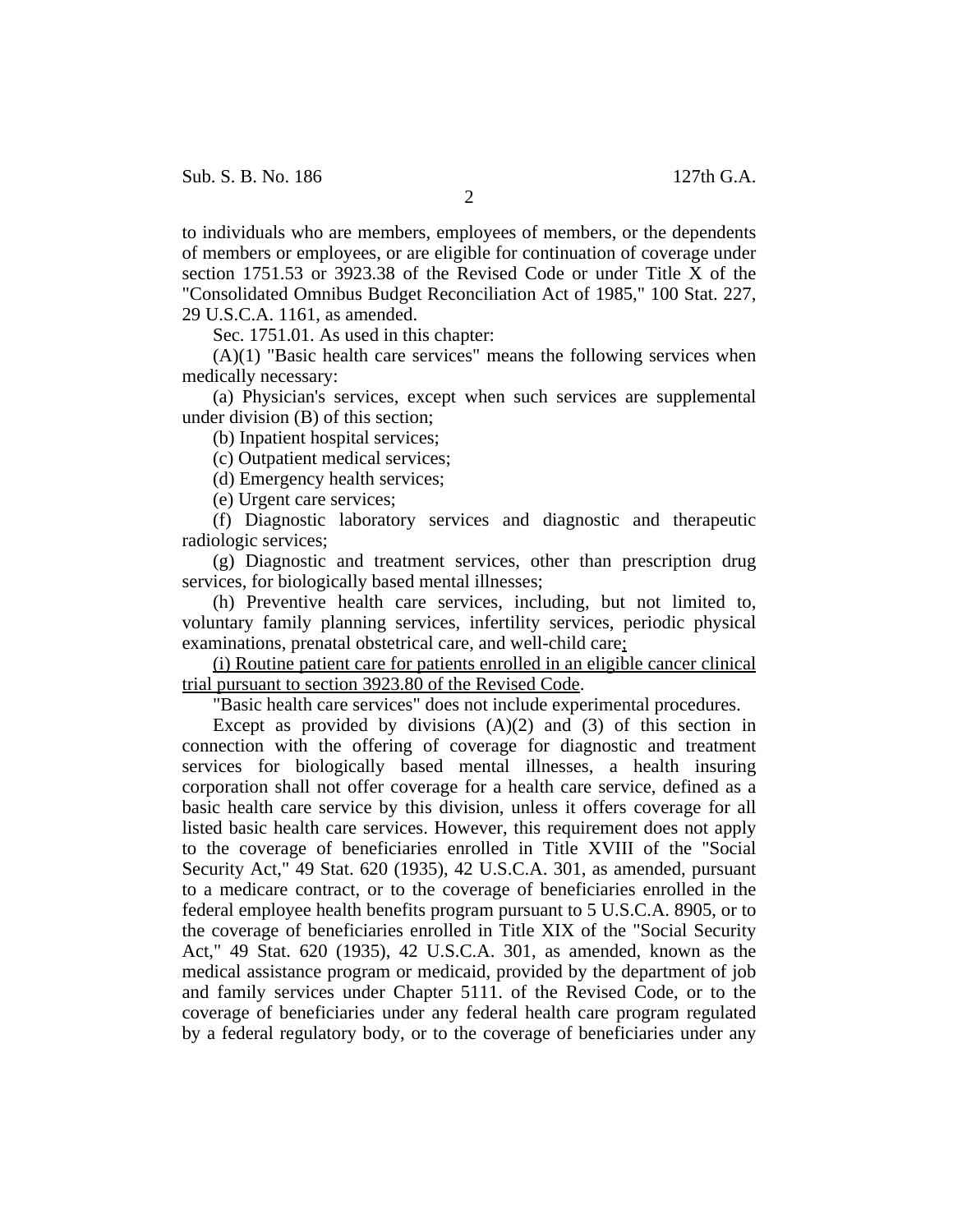contract covering officers or employees of the state that has been entered into by the department of administrative services.

(2) A health insuring corporation may offer coverage for diagnostic and treatment services for biologically based mental illnesses without offering coverage for all other basic health care services. A health insuring corporation may offer coverage for diagnostic and treatment services for biologically based mental illnesses alone or in combination with one or more supplemental health care services. However, a health insuring corporation that offers coverage for any other basic health care service shall offer coverage for diagnostic and treatment services for biologically based mental illnesses in combination with the offer of coverage for all other listed basic health care services.

(3) A health insuring corporation that offers coverage for basic health care services is not required to offer coverage for diagnostic and treatment services for biologically based mental illnesses in combination with the offer of coverage for all other listed basic health care services if all of the following apply:

(a) The health insuring corporation submits documentation certified by an independent member of the American academy of actuaries to the superintendent of insurance showing that incurred claims for diagnostic and treatment services for biologically based mental illnesses for a period of at least six months independently caused the health insuring corporation's costs for claims and administrative expenses for the coverage of basic health care services to increase by more than one per cent per year.

(b) The health insuring corporation submits a signed letter from an independent member of the American academy of actuaries to the superintendent of insurance opining that the increase in costs described in division  $(A)(3)(a)$  of this section could reasonably justify an increase of more than one per cent in the annual premiums or rates charged by the health insuring corporation for the coverage of basic health care services.

(c) The superintendent of insurance makes the following determinations from the documentation and opinion submitted pursuant to divisions  $(A)(3)(a)$  and  $(b)$  of this section:

(i) Incurred claims for diagnostic and treatment services for biologically based mental illnesses for a period of at least six months independently caused the health insuring corporation's costs for claims and administrative expenses for the coverage of basic health care services to increase by more than one per cent per year.

(ii) The increase in costs reasonably justifies an increase of more than one per cent in the annual premiums or rates charged by the health insuring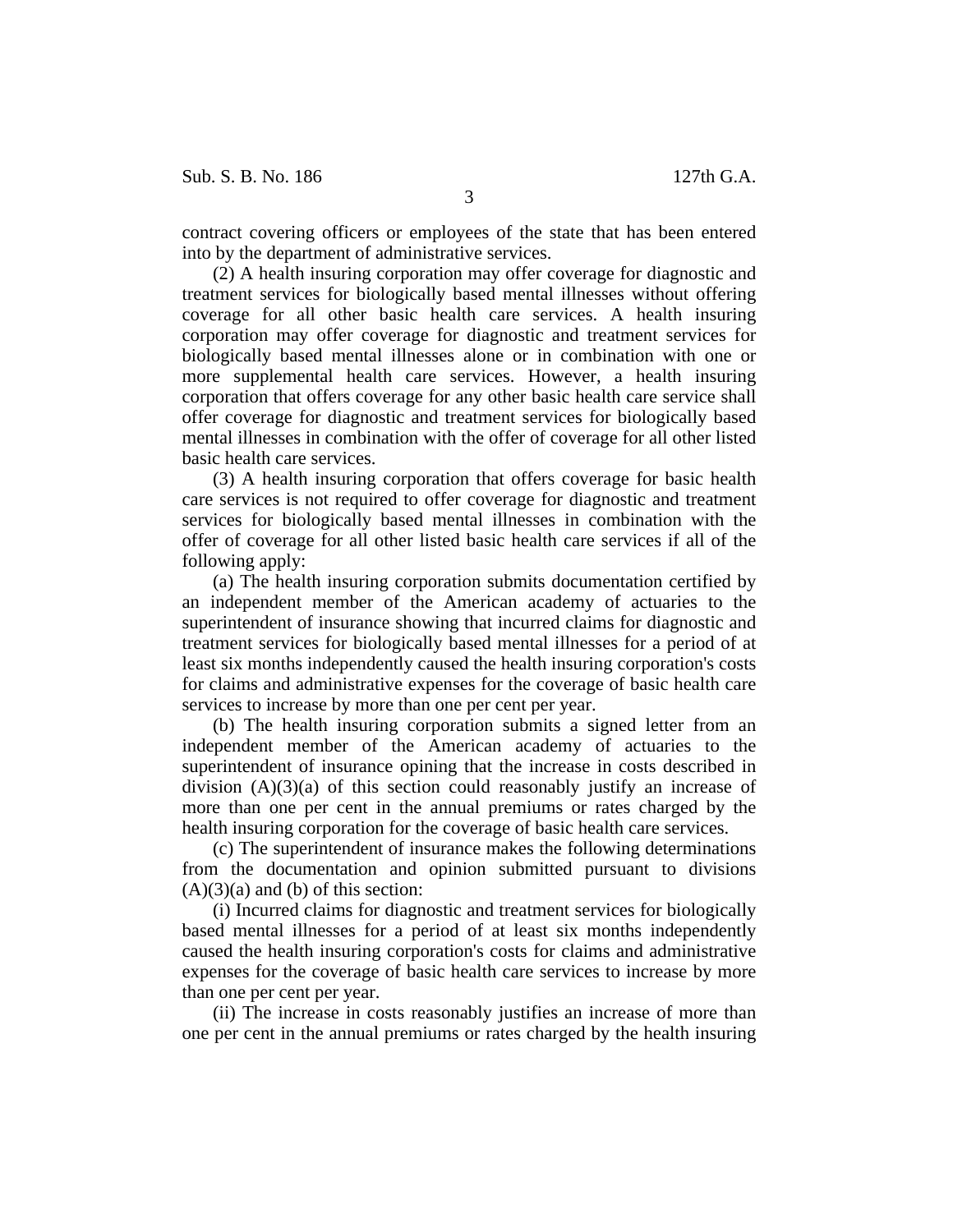Sub. S. B. No. 186 127th G.A.

4

corporation for the coverage of basic health care services.

Any determination made by the superintendent under this division is subject to Chapter 119. of the Revised Code.

(B)(1) "Supplemental health care services" means any health care services other than basic health care services that a health insuring corporation may offer, alone or in combination with either basic health care services or other supplemental health care services, and includes:

(a) Services of facilities for intermediate or long-term care, or both;

(b) Dental care services;

(c) Vision care and optometric services including lenses and frames;

(d) Podiatric care or foot care services;

(e) Mental health services, excluding diagnostic and treatment services for biologically based mental illnesses;

(f) Short-term outpatient evaluative and crisis-intervention mental health services;

(g) Medical or psychological treatment and referral services for alcohol and drug abuse or addiction;

(h) Home health services;

(i) Prescription drug services;

(j) Nursing services;

(k) Services of a dietitian licensed under Chapter 4759. of the Revised Code;

(l) Physical therapy services;

(m) Chiropractic services;

(n) Any other category of services approved by the superintendent of insurance.

(2) If a health insuring corporation offers prescription drug services under this division, the coverage shall include prescription drug services for the treatment of biologically based mental illnesses on the same terms and conditions as other physical diseases and disorders.

(C) "Specialty health care services" means one of the supplemental health care services listed in division (B) of this section, when provided by a health insuring corporation on an outpatient-only basis and not in combination with other supplemental health care services.

(D) "Biologically based mental illnesses" means schizophrenia, schizoaffective disorder, major depressive disorder, bipolar disorder, paranoia and other psychotic disorders, obsessive-compulsive disorder, and panic disorder, as these terms are defined in the most recent edition of the diagnostic and statistical manual of mental disorders published by the American psychiatric association.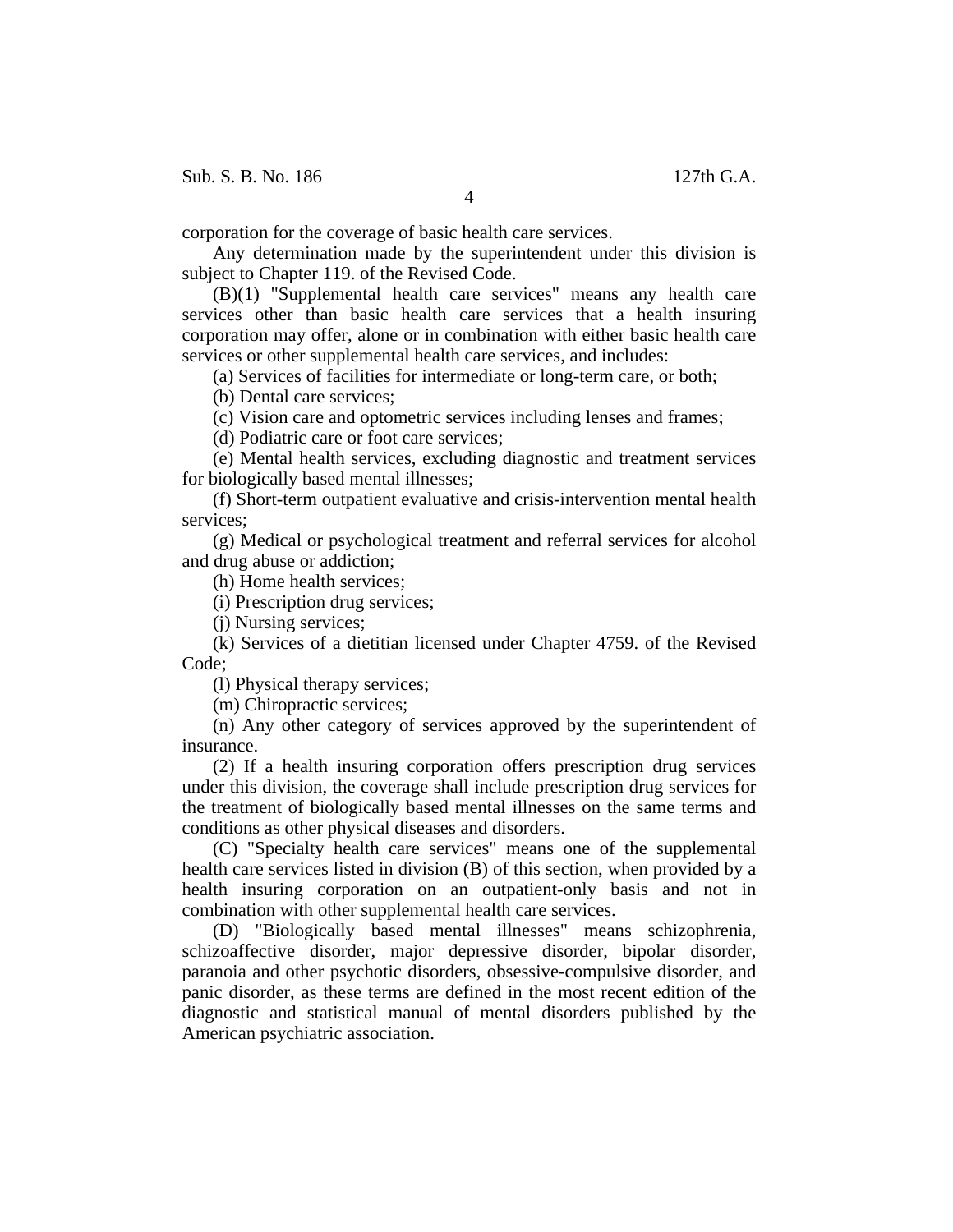(E) "Closed panel plan" means a health care plan that requires enrollees to use participating providers.

(F) "Compensation" means remuneration for the provision of health care services, determined on other than a fee-for-service or discounted-fee-for-service basis.

(G) "Contractual periodic prepayment" means the formula for determining the premium rate for all subscribers of a health insuring corporation.

(H) "Corporation" means a corporation formed under Chapter 1701. or 1702. of the Revised Code or the similar laws of another state.

(I) "Emergency health services" means those health care services that must be available on a seven-days-per-week, twenty-four-hours-per-day basis in order to prevent jeopardy to an enrollee's health status that would occur if such services were not received as soon as possible, and includes, where appropriate, provisions for transportation and indemnity payments or service agreements for out-of-area coverage.

(J) "Enrollee" means any natural person who is entitled to receive health care benefits provided by a health insuring corporation.

(K) "Evidence of coverage" means any certificate, agreement, policy, or contract issued to a subscriber that sets out the coverage and other rights to which such person is entitled under a health care plan.

(L) "Health care facility" means any facility, except a health care practitioner's office, that provides preventive, diagnostic, therapeutic, acute convalescent, rehabilitation, mental health, mental retardation, intermediate care, or skilled nursing services.

(M) "Health care services" means basic, supplemental, and specialty health care services.

(N) "Health delivery network" means any group of providers or health care facilities, or both, or any representative thereof, that have entered into an agreement to offer health care services in a panel rather than on an individual basis.

(O) "Health insuring corporation" means a corporation, as defined in division (H) of this section, that, pursuant to a policy, contract, certificate, or agreement, pays for, reimburses, or provides, delivers, arranges for, or otherwise makes available, basic health care services, supplemental health care services, or specialty health care services, or a combination of basic health care services and either supplemental health care services or specialty health care services, through either an open panel plan or a closed panel plan.

"Health insuring corporation" does not include a limited liability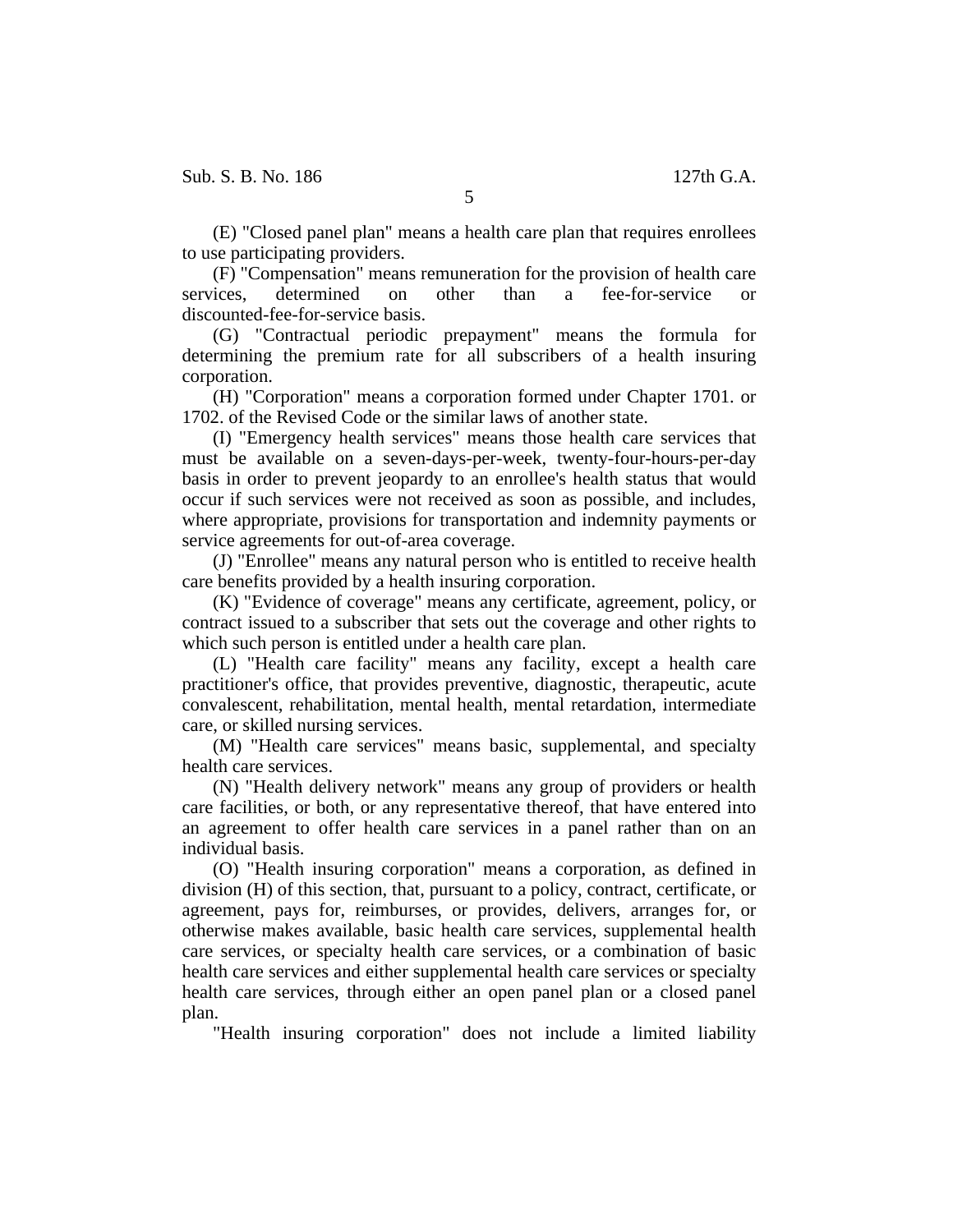company formed pursuant to Chapter 1705. of the Revised Code, an insurer licensed under Title XXXIX of the Revised Code if that insurer offers only open panel plans under which all providers and health care facilities participating receive their compensation directly from the insurer, a corporation formed by or on behalf of a political subdivision or a department, office, or institution of the state, or a public entity formed by or on behalf of a board of county commissioners, a county board of mental retardation and developmental disabilities, an alcohol and drug addiction services board, a board of alcohol, drug addiction, and mental health services, or a community mental health board, as those terms are used in Chapters 340. and 5126. of the Revised Code. Except as provided by division (D) of section 1751.02 of the Revised Code, or as otherwise provided by law, no board, commission, agency, or other entity under the control of a political subdivision may accept insurance risk in providing for health care services. However, nothing in this division shall be construed as prohibiting such entities from purchasing the services of a health insuring corporation or a third-party administrator licensed under Chapter 3959. of the Revised Code.

(P) "Intermediary organization" means a health delivery network or other entity that contracts with licensed health insuring corporations or self-insured employers, or both, to provide health care services, and that enters into contractual arrangements with other entities for the provision of health care services for the purpose of fulfilling the terms of its contracts with the health insuring corporations and self-insured employers.

(Q) "Intermediate care" means residential care above the level of room and board for patients who require personal assistance and health-related services, but who do not require skilled nursing care.

(R) "Medical record" means the personal information that relates to an individual's physical or mental condition, medical history, or medical treatment.

(S)(1) "Open panel plan" means a health care plan that provides incentives for enrollees to use participating providers and that also allows enrollees to use providers that are not participating providers.

(2) No health insuring corporation may offer an open panel plan, unless the health insuring corporation is also licensed as an insurer under Title XXXIX of the Revised Code, the health insuring corporation, on June 4, 1997, holds a certificate of authority or license to operate under Chapter 1736. or 1740. of the Revised Code, or an insurer licensed under Title XXXIX of the Revised Code is responsible for the out-of-network risk as evidenced by both an evidence of coverage filing under section 1751.11 of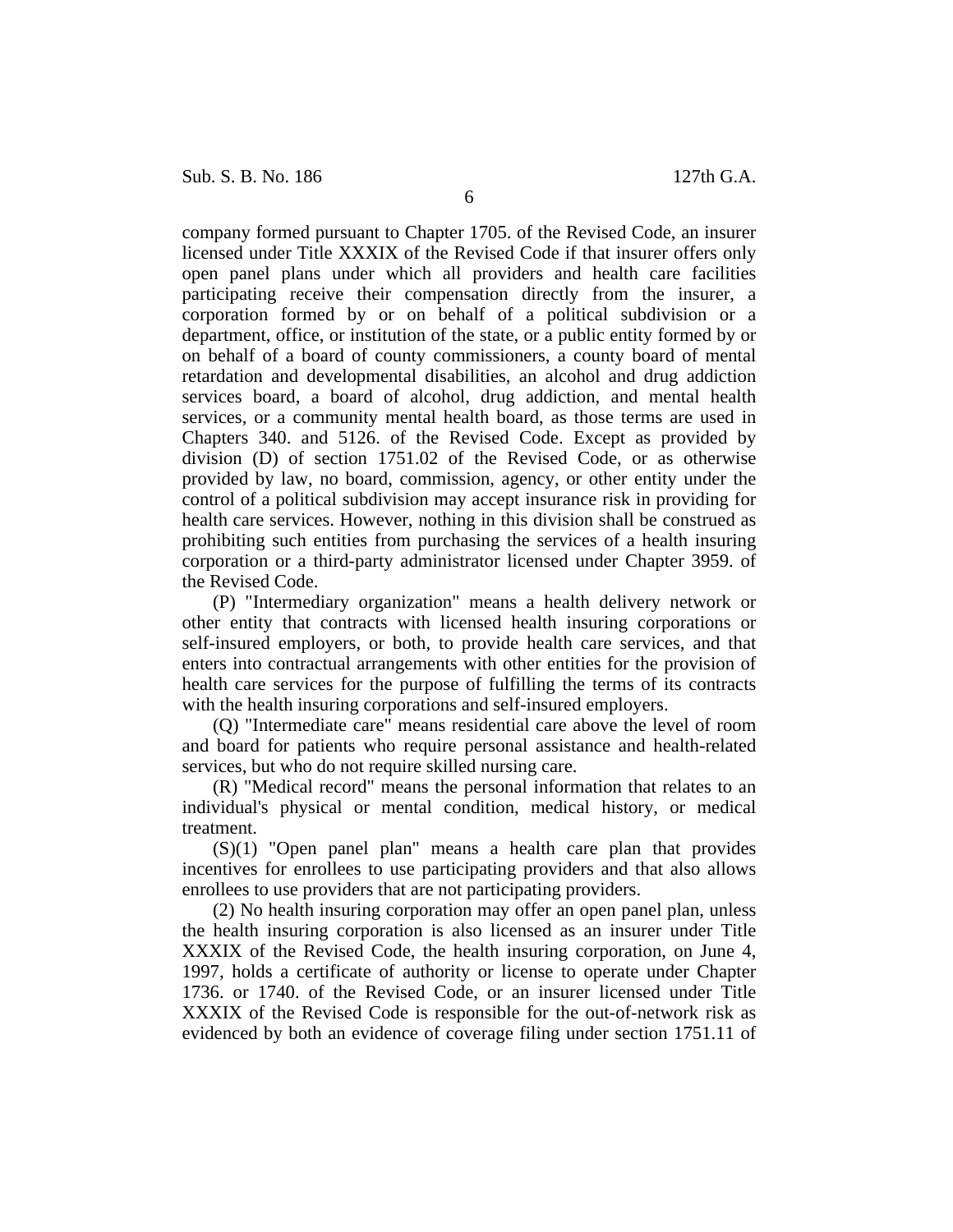the Revised Code and a policy and certificate filing under section 3923.02 of the Revised Code.

(T) "Panel" means a group of providers or health care facilities that have joined together to deliver health care services through a contractual arrangement with a health insuring corporation, employer group, or other payor.

(U) "Person" has the same meaning as in section 1.59 of the Revised Code, and, unless the context otherwise requires, includes any insurance company holding a certificate of authority under Title XXXIX of the Revised Code, any subsidiary and affiliate of an insurance company, and any government agency.

(V) "Premium rate" means any set fee regularly paid by a subscriber to a health insuring corporation. A "premium rate" does not include a one-time membership fee, an annual administrative fee, or a nominal access fee, paid to a managed health care system under which the recipient of health care services remains solely responsible for any charges accessed for those services by the provider or health care facility.

(W) "Primary care provider" means a provider that is designated by a health insuring corporation to supervise, coordinate, or provide initial care or continuing care to an enrollee, and that may be required by the health insuring corporation to initiate a referral for specialty care and to maintain supervision of the health care services rendered to the enrollee.

(X) "Provider" means any natural person or partnership of natural persons who are licensed, certified, accredited, or otherwise authorized in this state to furnish health care services, or any professional association organized under Chapter 1785. of the Revised Code, provided that nothing in this chapter or other provisions of law shall be construed to preclude a health insuring corporation, health care practitioner, or organized health care group associated with a health insuring corporation from employing certified nurse practitioners, certified nurse anesthetists, clinical nurse specialists, certified nurse midwives, dietitians, physician assistants, dental assistants, dental hygienists, optometric technicians, or other allied health personnel who are licensed, certified, accredited, or otherwise authorized in this state to furnish health care services.

(Y) "Provider sponsored organization" means a corporation, as defined in division (H) of this section, that is at least eighty per cent owned or controlled by one or more hospitals, as defined in section 3727.01 of the Revised Code, or one or more physicians licensed to practice medicine or surgery or osteopathic medicine and surgery under Chapter 4731. of the Revised Code, or any combination of such physicians and hospitals. Such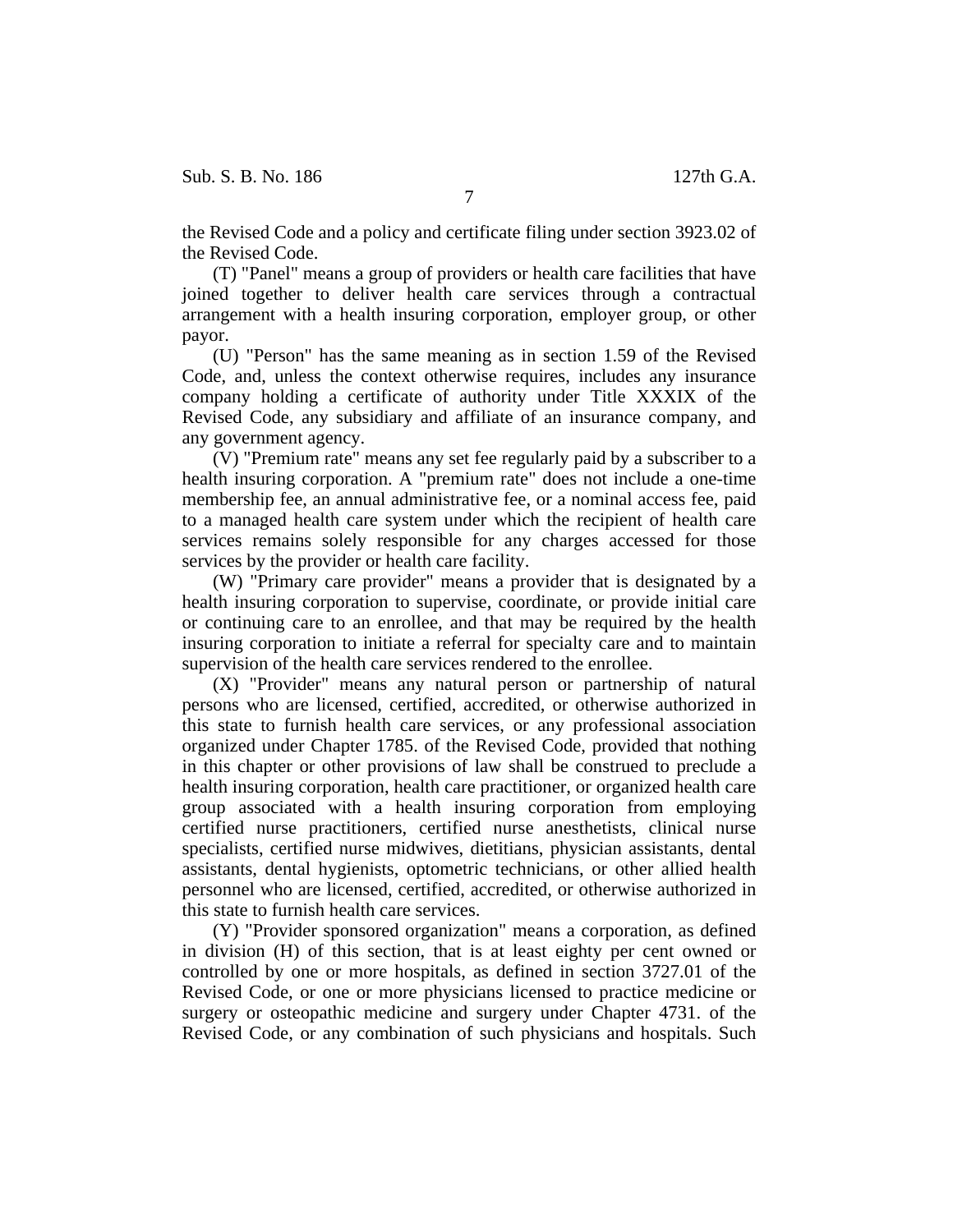control is presumed to exist if at least eighty per cent of the voting rights or governance rights of a provider sponsored organization are directly or indirectly owned, controlled, or otherwise held by any combination of the physicians and hospitals described in this division.

(Z) "Solicitation document" means the written materials provided to prospective subscribers or enrollees, or both, and used for advertising and marketing to induce enrollment in the health care plans of a health insuring corporation.

(AA) "Subscriber" means a person who is responsible for making payments to a health insuring corporation for participation in a health care plan, or an enrollee whose employment or other status is the basis of eligibility for enrollment in a health insuring corporation.

(BB) "Urgent care services" means those health care services that are appropriately provided for an unforeseen condition of a kind that usually requires medical attention without delay but that does not pose a threat to the life, limb, or permanent health of the injured or ill person, and may include such health care services provided out of the health insuring corporation's approved service area pursuant to indemnity payments or service agreements.

Sec. 3923.80. (A) No health benefit plan or public employee benefit plan shall deny coverage for the costs of any routine patient care administered to an insured participating in any stage of an eligible cancer clinical trial, if that care would be covered under the plan if the insured was not participating in a clinical trial.

(B) The coverage that may not be excluded under division (A) of this section is subject to all terms, conditions, restrictions, exclusions, and limitations that apply to any other coverage under the plan, policy, or arrangement for services performed by participating and nonparticipating providers. Nothing in this section shall be construed as requiring reimbursement to a provider or facility providing the routine care that does not have a health care contract with the entity issuing the health benefit plan or public employee benefit plan, or as prohibiting the entity issuing a health benefit plan or public employee benefit plan that does not have a health care contract with the provider or facility providing the routine care from negotiating a single case or other agreement for coverage.

(C) As used in this section:

(1) "Eligible cancer clinical trial" means a cancer clinical trial that meets all of the following criteria:

(a) A purpose of the trial is to test whether the intervention potentially improves the trial participant's health outcomes.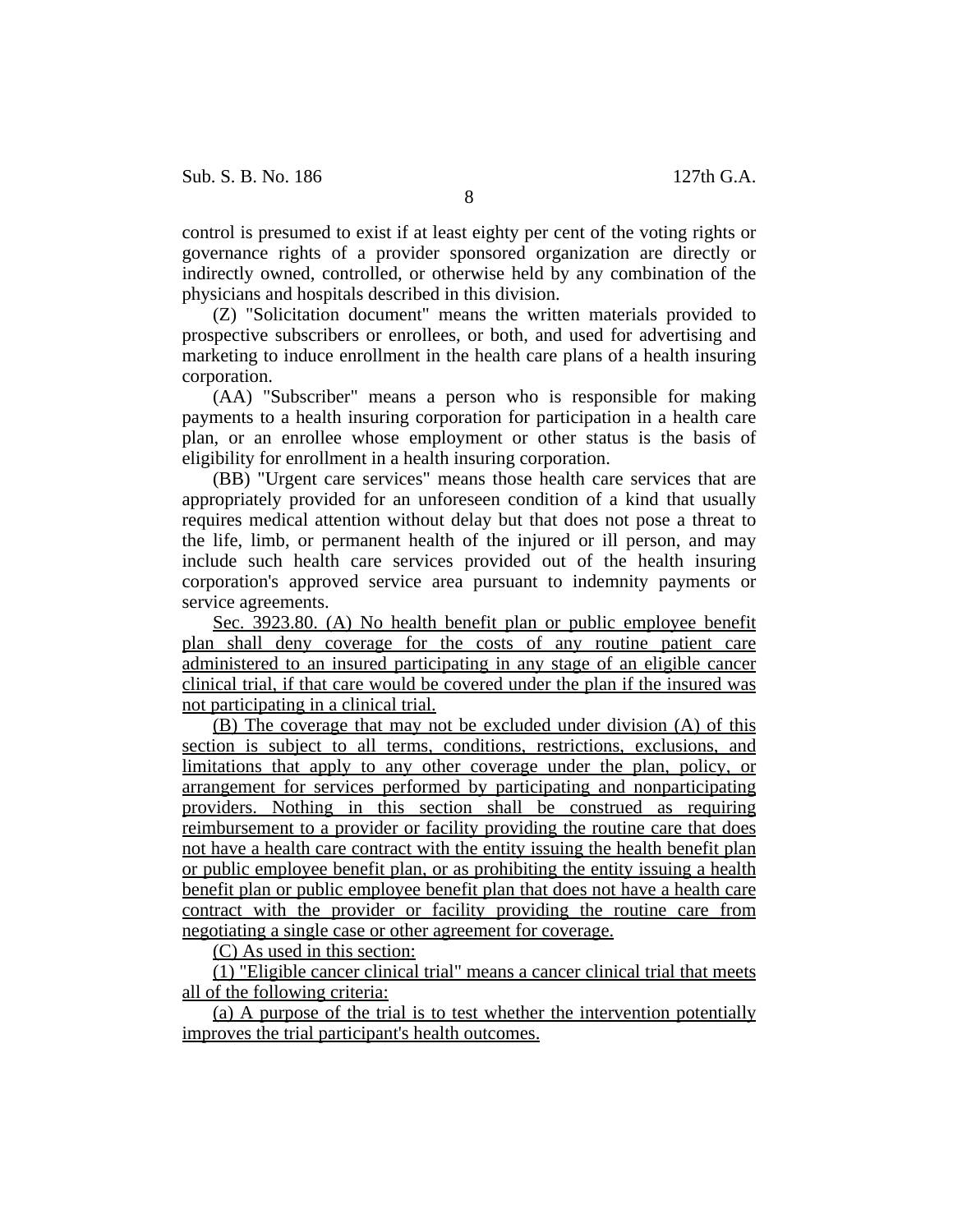(b) The treatment provided as part of the trial is given with the intention of improving the trial participant's health outcomes.

(c) The trial has a therapeutic intent and is not designed exclusively to test toxicity or disease pathophysiology.

(d) The trial does one of the following:

(i) Tests how to administer a health care service, item, or drug for the treatment of cancer;

(ii) Tests responses to a health care service, item, or drug for the treatment of cancer;

(iii) Compares the effectiveness of a health care service, item, or drug for the treatment of cancer with that of other health care services, items, or drugs for the treatment of cancer;

(iv) Studies new uses of a health care service, item, or drug for the treatment of cancer.

(e) The trial is approved by one of the following entities:

(i) The national institutes of health or one of its cooperative groups or centers under the United States department of health and human services;

(ii) The United States food and drug administration;

(iii) The United States department of defense;

(iv) The United States department of veterans' affairs.

(2) "Subject of a cancer clinical trial" means the health care service, item, or drug that is being evaluated in the clinical trial and that is not routine patient care.

(3) "Health benefit plan" has the same meaning as in section 3924.01 of the Revised Code.

(4) "Routine patient care" means all health care services consistent with the coverage provided in the health benefit plan or public employee benefit plan for the treatment of cancer, including the type and frequency of any diagnostic modality, that is typically covered for a cancer patient who is not enrolled in a cancer clinical trial, and that was not necessitated solely because of the trial.

(5) For purposes of this section, a health benefit plan or public employee benefit plan may exclude coverage for any of the following:

(a) A health care service, item, or drug that is the subject of the cancer clinical trial;

(b) A health care service, item, or drug provided solely to satisfy data collection and analysis needs for the cancer clinical trial that is not used in the direct clinical management of the patient;

(c) An investigational or experimental drug or device that has not been approved for market by the United States food and drug administration;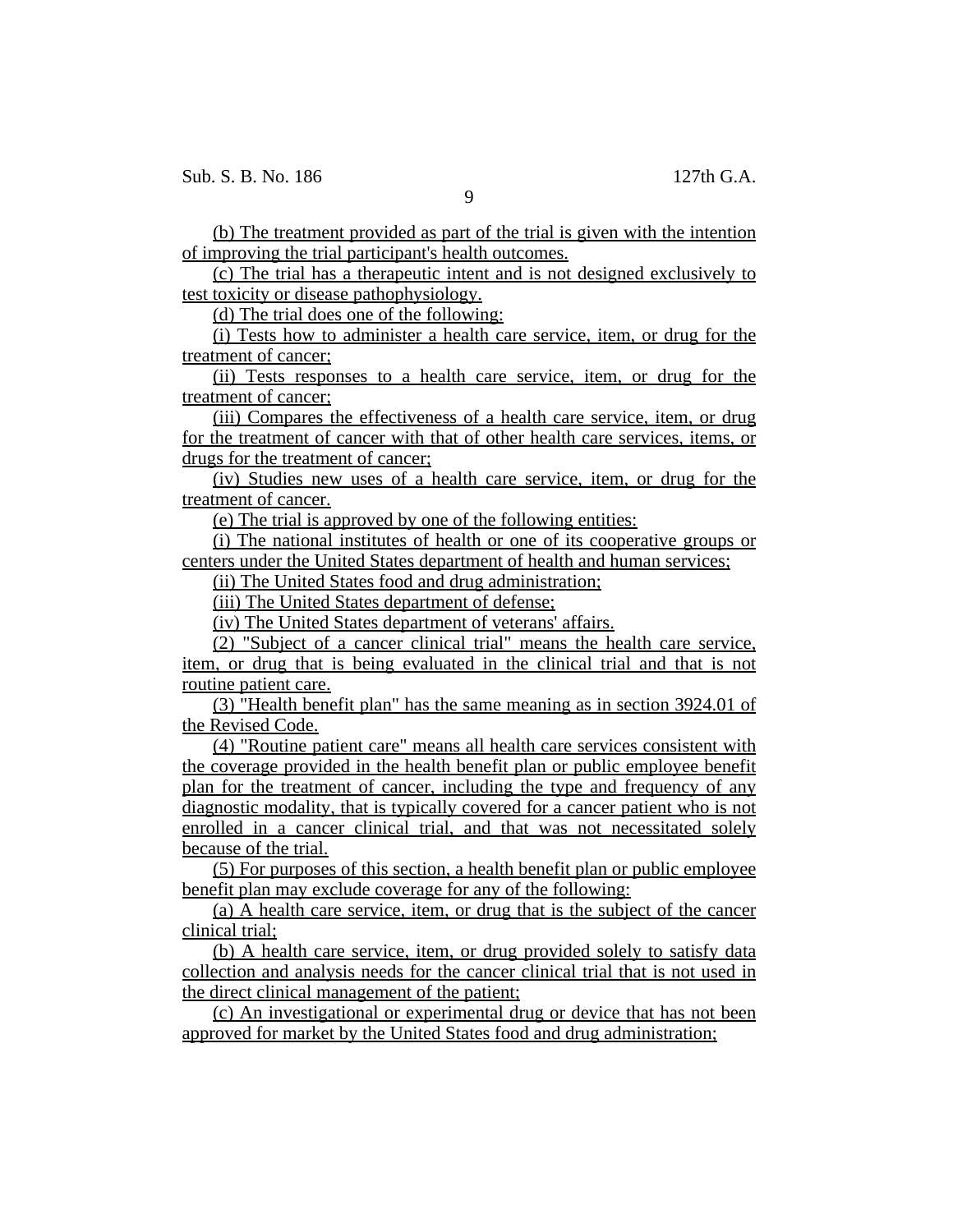10

(d) Transportation, lodging, food, or other expenses for the patient, or a family member or companion of the patient, that are associated with the travel to or from a facility providing the cancer clinical trial;

(e) An item or drug provided by the cancer clinical trial sponsors free of charge for any patient;

(f) A service, item, or drug that is eligible for reimbursement by a person other than the insurer, including the sponsor of the cancer clinical trial.

SECTION 2. That existing sections 1739.05 and 1751.01 of the Revised Code are hereby repealed.

SECTION 3. Section 3923.80 of the Revised Code, as enacted by this act, shall take effect sixty days after the effective date of this act and shall apply only to plans of health coverage that are delivered, issued for delivery, or renewed in this state on or after that delayed effective date.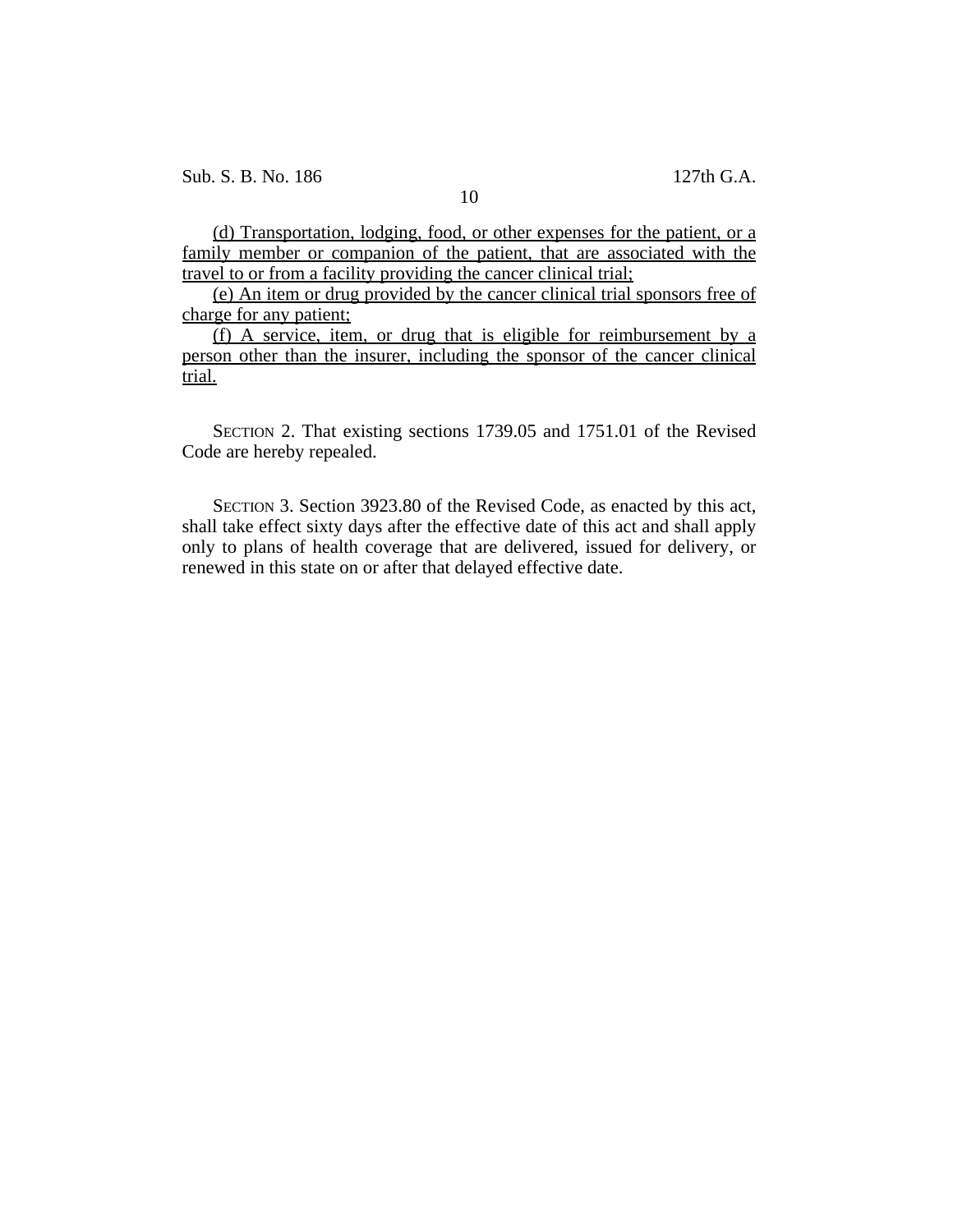*Speaker \_\_\_\_\_\_\_\_\_\_\_\_\_\_\_\_\_\_ of the House of Representatives.*

<u> 1980 - Johann Barbara, martxa a</u>

*President \_\_\_\_\_\_\_\_\_\_\_\_\_\_\_\_\_\_ of the Senate.*

<u> 1980 - Johann Barbara, martxa a</u>

Passed \_\_\_\_\_\_\_\_\_\_\_\_\_\_\_\_\_\_\_\_\_\_\_\_\_, 20\_\_\_\_

Approved \_\_\_\_\_\_\_\_\_\_\_\_\_\_\_\_\_\_\_\_\_\_\_\_\_, 20\_\_\_\_

*Governor.*